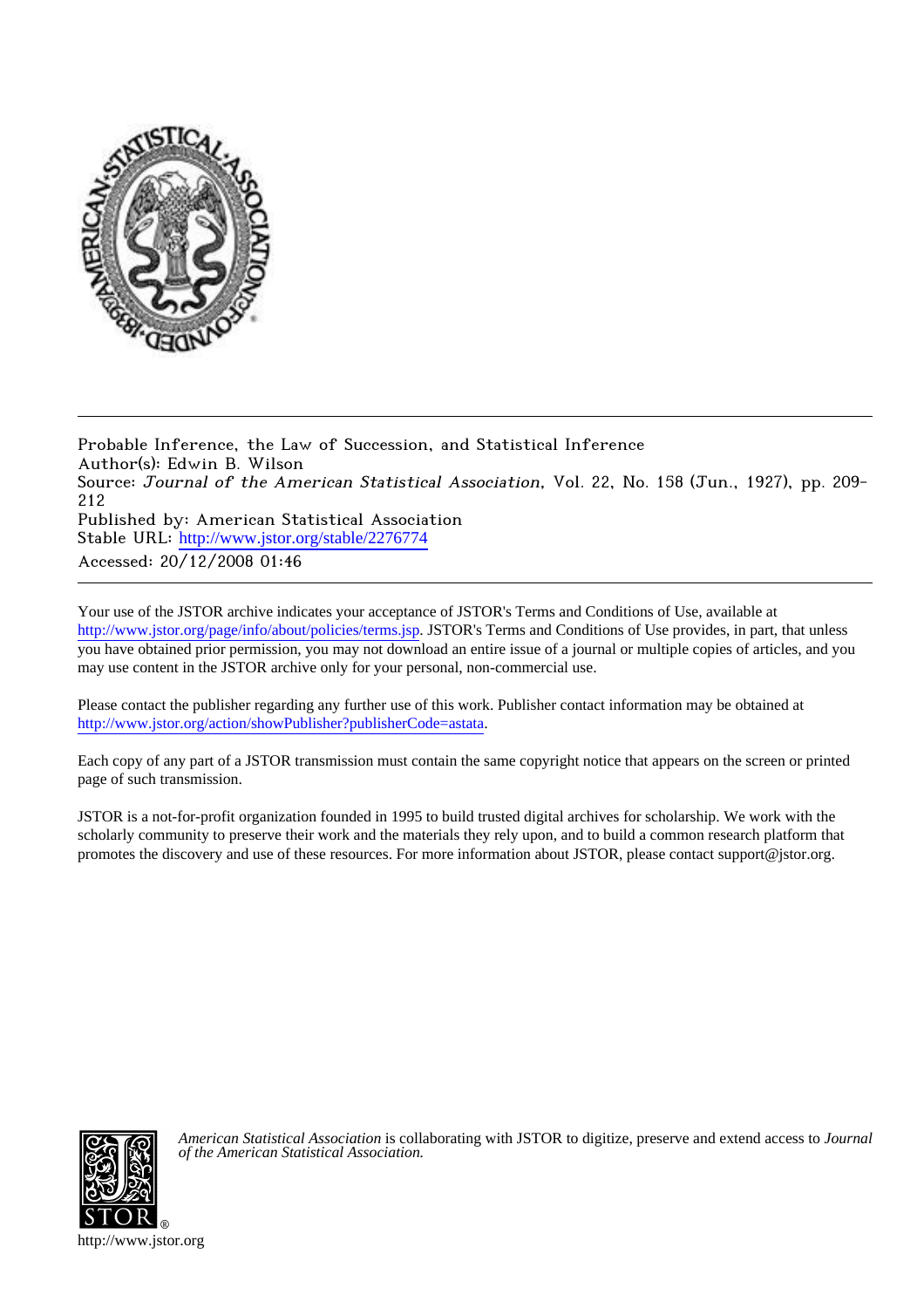## PROBABLE INFERENCE, THE LAW OF SUCCESSION, AND STATISTICAL INFERENCE

BY EDWIN B. WILSON, Harvard School of Public Health

Probable Inference (Usual). If there be observed a certain frequency or rate  $p_0$  in a population of *n* and if the corresponding standard deviation  $(p_0q_0/n)^{1/2} = \sigma_0$  be computed, the common statement of probable inference is to say that: The probability that the true value of the rate p lies outside its limits  $p_0 - \lambda \sigma_0$  and  $p_0 + \lambda \sigma_0$  is less than or equal to  $P_{\lambda}$ . It is assumed that  $P_{\lambda}$  decreases with an increase of  $\lambda$ . If the criterion of Tchebycheff is used,  $P_{\lambda}$  is itself less than  $1/\lambda^2$ ; but if the probability table is used,  $P_{\lambda}$  is the area under the probability curve beyond the ordinates  $\pm \lambda \sigma_0$ . The rule of Tchebycheff is exceedingly conservative in its estimate of  $P_{\lambda}$ , whereas the probability table gives a radical estimate.

Strictly speaking, the usual statement of probable inference as given above is elliptical. Really the chance that the true probability  $p$  lies outside a specified range is either 0 or 1; for  $p$  actually lies within that range or does not. It is the observed rate  $p_0$  which has a greater or less chance of lying within a certain interval of the true rate  $p$ .  $\quad$  If the observer has had the hard luck to have observed a relatively rare event and to have based his inference thereon, he may be fairly wide of the mark.

*Probable Inference (Improved).* A better way to proceed is to reason as follows: There is some rate p. Its standard deviation is  $(pq/n)^{1/2} = \sigma$ . The probability that an observation as bad as  $p_0$  will occur, where  $p_0$ lies outside the limits  $p-\lambda\sigma$  and  $p+\lambda\sigma$ , is less than or equal to  $P_{\lambda}$ . This form of statement throws the emphasis upon the fallibility of a particular observation in respect to being typical of a general situation.

It is still possible to state the criterion in terms of the observed rate  $p_0$  for the equation  $(p_0-p)^2 = \lambda^2 pq/n$ , where  $q=1-p$ , is quadratic in p and may be solved to find p. If  $\lambda^2/n = t$ , the solution is

$$
p = \frac{p_0 + t/2}{1+t} = \frac{\sqrt{p_0 q_0 t + t^2/4}}{1+t}.
$$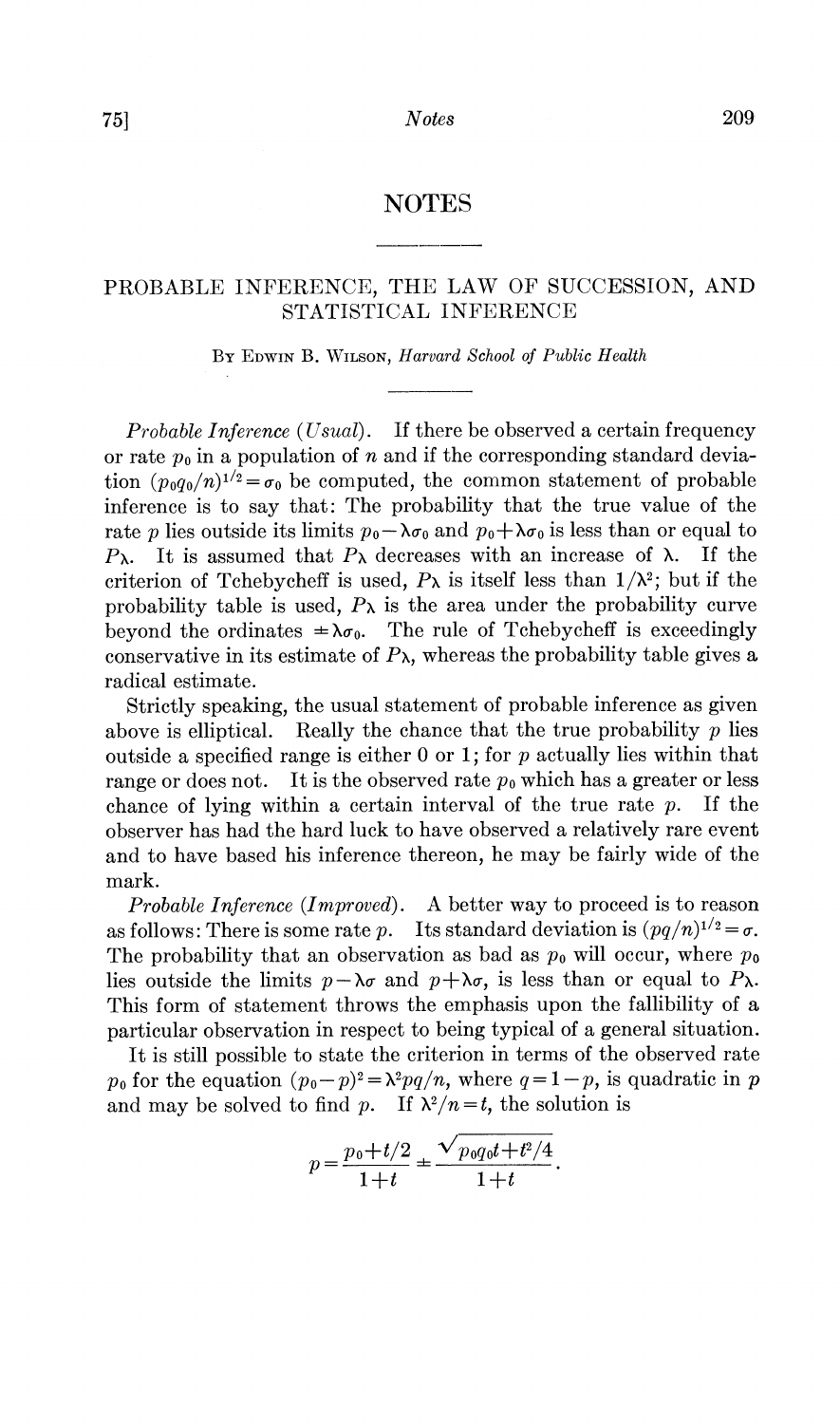The rule then may be stated as: If the true value of the probability  $p$ lies outside the range

$$
\frac{p_0+t/2}{1+t} - \frac{\sqrt{p_0q_0t+t^2/4}}{1+t} \quad \text{and} \quad \frac{p_0+t/2}{1+t} + \frac{\sqrt{p_0q_0t+t^2/4}}{1+t}.
$$

the chance of having such hard luck as to have made an observation so bad as  $p_0$  is less or equal to  $P_\lambda$ . And this form of statement is not elliptical. It is the proper form of probable inference.

Concerning the range indicated, it may be remarked that it is not centered at the value  $p_0$  but at the value  $(p_0+t/2)/(1+t)$  which differs from  $p_0$  by being displaced toward the value  $1/2$  by the amount

$$
\frac{p_0+t/2}{1+t}-p_0=\frac{t(1/2-p_0)}{1+t}=\frac{(q_0-p_0)t/2}{1+t}.
$$

Moreover, the interval on either side of the mean is

$$
R = \sqrt{p_0 q_0/n + \lambda^2/4n^2/(1+\lambda^2/n)},
$$

which is not identical with  $\lambda \sigma_0$  computed from  $p_0$  nor with that value  $\lambda \sigma_c$  which might be computed from the central value  $(p_0+t/2)/(1+t)$  of the range indicated. In fact  $R<\lambda\sigma_c$  and  $\lambda\sigma_0<\lambda\sigma_c$ . but R may be either less than or greater than  $\lambda \sigma_0$ —less if  $p_0$  lies between .067 and .933, greater if  $p_0$  lies outside those limits unless  $t = \lambda^2/n$  be considerable compared with 2. The precise lines of division are  $p_0 = \frac{1}{2} \pm \frac{1}{2} \sqrt{1 - (2 + t)^{-2}}.$ 

The Law of Succession. The law of succession of Laplace states that if we have experienced S successes and F failures out of  $S + F = n$  trials. the chance of success on the  $(n+1)$ st trial is  $(S+1)/(n+2)$ . Thus the law of succession purports to give the probability from experience not as  $p_0 = S/n$  but as  $p = (S+1)/(n+2)$ . This chance is, however, not the true chance of success, because the chance of success  $p$  on every trial must be the same. The proof of the law depends on inverse probabilities and in particular on the assumption that all probabilities are *a priori* equi-probable. The proof has been much criticized, for it has been held that the experience  $p_0 = S/n$  does not permit the assumption that all probabilities are equi-probable, but indicates that those in the neighborhood of  $p_0$  must be much more probable than those remote from  $p_0$ . The simplest, if crudest, form of the argument of equiprobability is found in interpreting the formula  $(S+1)/(n+2)$  as giving two new trials of which one is assumed to be a success and the other a failure.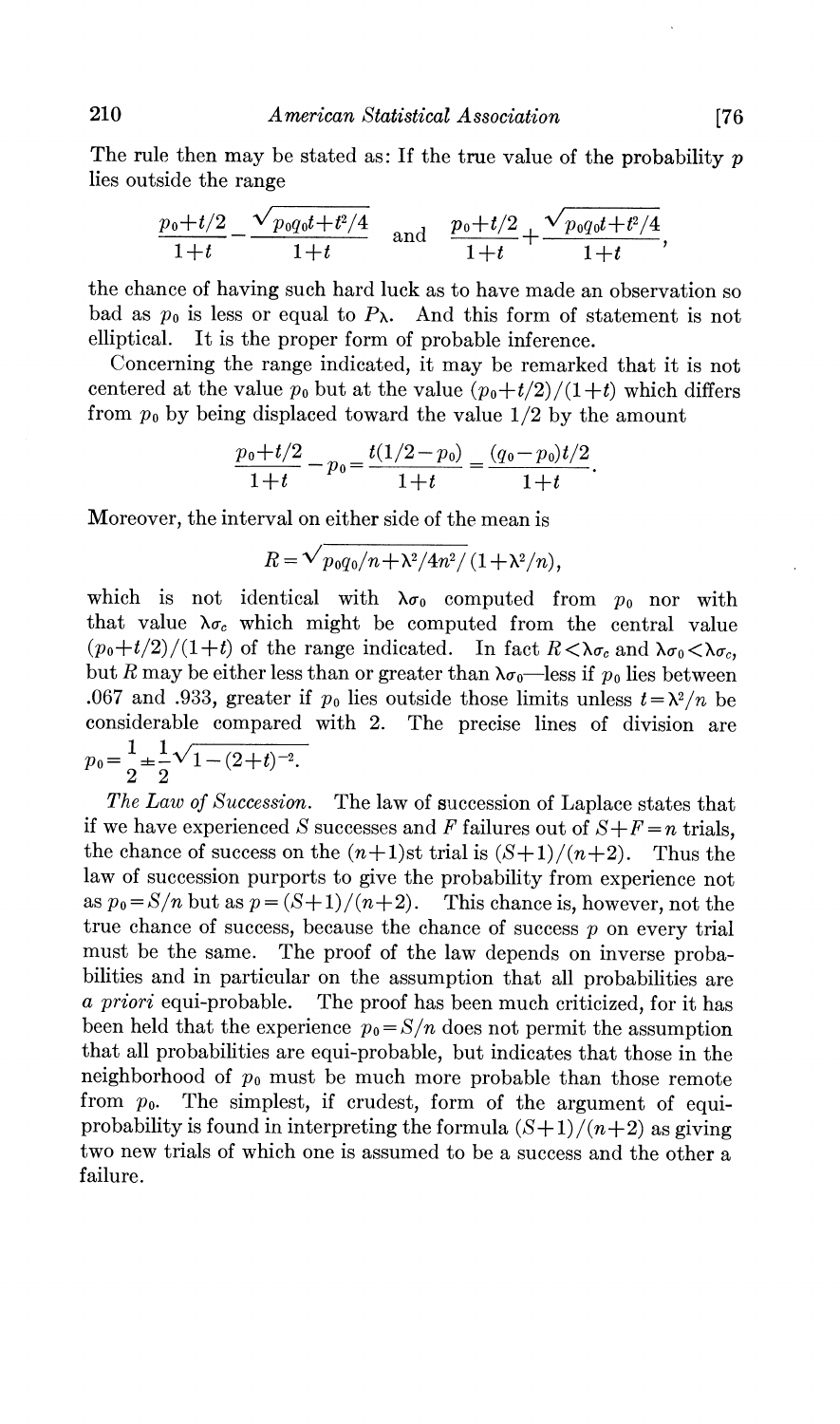## **Notes**

If we apply the criterion in terms of the standard deviation as above developed we may state that the center of the range for  $p$  is  $(p_0+t/2)/(1+t)$ . If we now replace t by  $\lambda^2/n$ , and  $p_0n$  by S, the center of the range becomes  $(S + \lambda^2/2)/(n + \lambda^2)$ , and the probable inference is this: If the true probability lies outside the range

$$
\frac{S + \lambda^2/2}{n + \lambda^2} - \lambda \frac{\sqrt{SF/n + \lambda^2/4}}{n + \lambda^2}
$$
 and 
$$
\frac{S + \lambda^2/2}{n + \lambda^2} + \lambda \frac{\sqrt{SF/n + \lambda^2/4}}{n + \lambda^2}
$$
,

the chance of our having the hard luck to realize the observed value  $p_0 = S/n$  is less than or equal to  $P_\lambda$ . As the distribution of the chances of an observation is asymmetric, it is perhaps unfair to take the central value of the range as the best estimate of the true probability; but this is what is actually done in practice.

In terms, therefore, of the practical criterion the forecasted value of the true probability is

not 
$$
\frac{S+1}{n+2}
$$
, nor  $\frac{S}{n}$ , but  $\frac{S+\lambda^2/2}{n+\lambda^2}$ ;

and the value that should be assigned depends on the value of  $\lambda$ , *i. e.*, on our readiness to gamble on the typicalness of our realized experience. From this viewpoint, only those who believe that their experience is absolutely typical will set  $\lambda = 0$  and use as a forecast the realized fre-Those who use the law of succession, set  $\lambda^2 = 2$  and allow quency  $S/n$ . a total variation in their experience of  $2.8\sigma$ , *i.e.*, they wish to assert that they have not had an experience so rare that it or one less probable would arise, on the basis of the probability table as an estimate of  $P_{\lambda}$ , less than 16 times in 100. Those who make the usual allowance of  $2\sigma$ for drawing an inference would use  $(S+2)/(n+4)$  as a law of succession.

A particularly interesting and instructive case is that in which there has been total failure,  $p_0 = 0$ ,  $\sigma_0 = 0$ . Here clearly the first form of the inference, namely, that the true value of p must lie between  $p_0 - \lambda \sigma_0 = 0$ and  $p_0 + \lambda \sigma_0 = 0$  is out of the question. The true form states that the experience is not so unusual as  $P_{\lambda}$  if p is less than  $\lambda^2/(n+\lambda^2)n$  or if the expected number of instances is less than  $\lambda^2/(n+\lambda^2)$ , which for *n* large If this were applied to the classic case of determinis practically  $\lambda^2/n$ . ing the chance that the sun should fail to rise, one would take  $\lambda$  very small compared to 1 because general considerations of astronomy make it highly probable that our past experience is very nearly typical. If the application were to the fact that there were no deaths from leprosy in Massachusetts ( $n=4,000,000$ ) in 1924,  $\lambda$  would also be taken small because leprosy is so rare, perhaps  $\lambda = 2/3$ , meaning that we would take